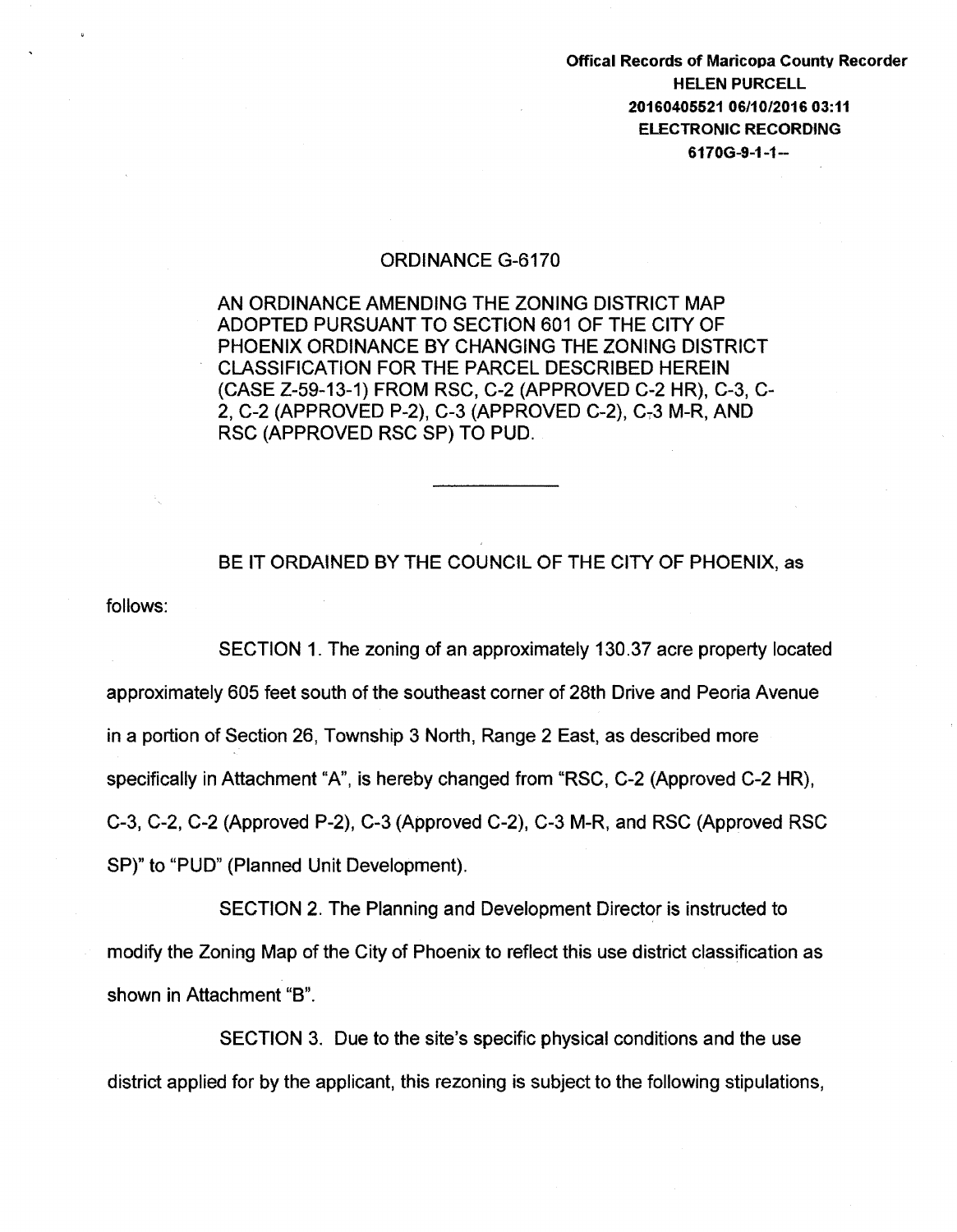violation of which shall be treated in the same manner as a violation of the City of

Phoenix Zoning Ordinance:

- 1. An updated Development Narrative for the Metrocenter PUD reflecting the changes approved through this request shall be submitted to the Planning and Development Department within 30 days of City Council approval of this request. The updated Development Narrative shall be consistent with the Development Narrative date stamped April 4, 2016.
- 2. Before any building, project or use is processed for site plan approval by the city, a shaded and segregated pedestrian circulation plan for the PUD area shall be provided detailing access to the following:
	- a) Existing and planned transit facilities.
	- b) Arizona Canal.
	- c) Cholla Library.
	- d) Dedicated open space areas.
- 3. Individual project site plans shall be required to incorporate or update the pedestrian circulation plan as necessary to provide access to the above locations listed in Stipulation #2, as administratively approved by the Planning and Development Director or designee. A copy of the updated pedestrian circulation plan shall be submitted to the Planning and Development Department on the second floor of Phoenix City Hall.
- 4. Detailed Project Sign Plans shall be in conformance with the Master Planned Development Sign Plan.
- 5. Prior to preliminary site plan approval, the landowner shall execute a proposition 207 waiver of claims in a form approved by the City Attorney's office. The waiver shall be recorded with the Maricopa County Recorder's office and delivered to the City to be included in the rezoning.

SECTION 4. If any section, subsection, sentence, clause, phrase or

portion of this ordinance is for any reason held to be invalid or unconstitutional by the

decision of any court of competent jurisdiction, such decision shall not affect the validity

of the remaining portions hereof.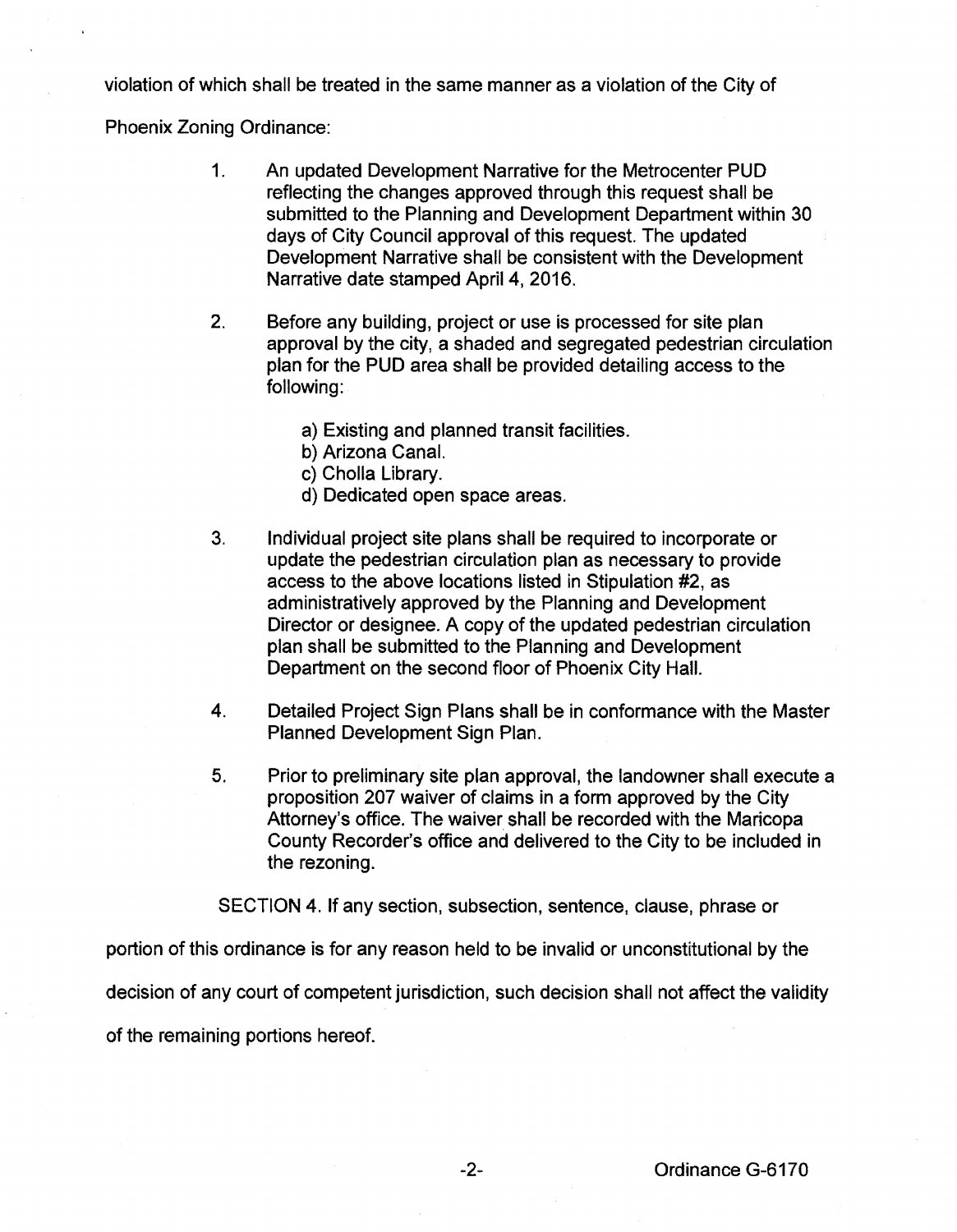PASSED by the Council of the City of Phoenix this 1st day of June, 2016.

**ACTtNQ** MAYOR ATTEST:<br>Chuyer City Clerk 9-:-~. ATTEST: APPROVED AS TO FORM: **Acting City Attorney REVIEWED BY: City Manager** PL:tml:1234943v\:(eM #52) (Item #99) - 6/1/16

Attachments: A- Legal Description (4 Pages) B- Ordinance Location Map (1 Page)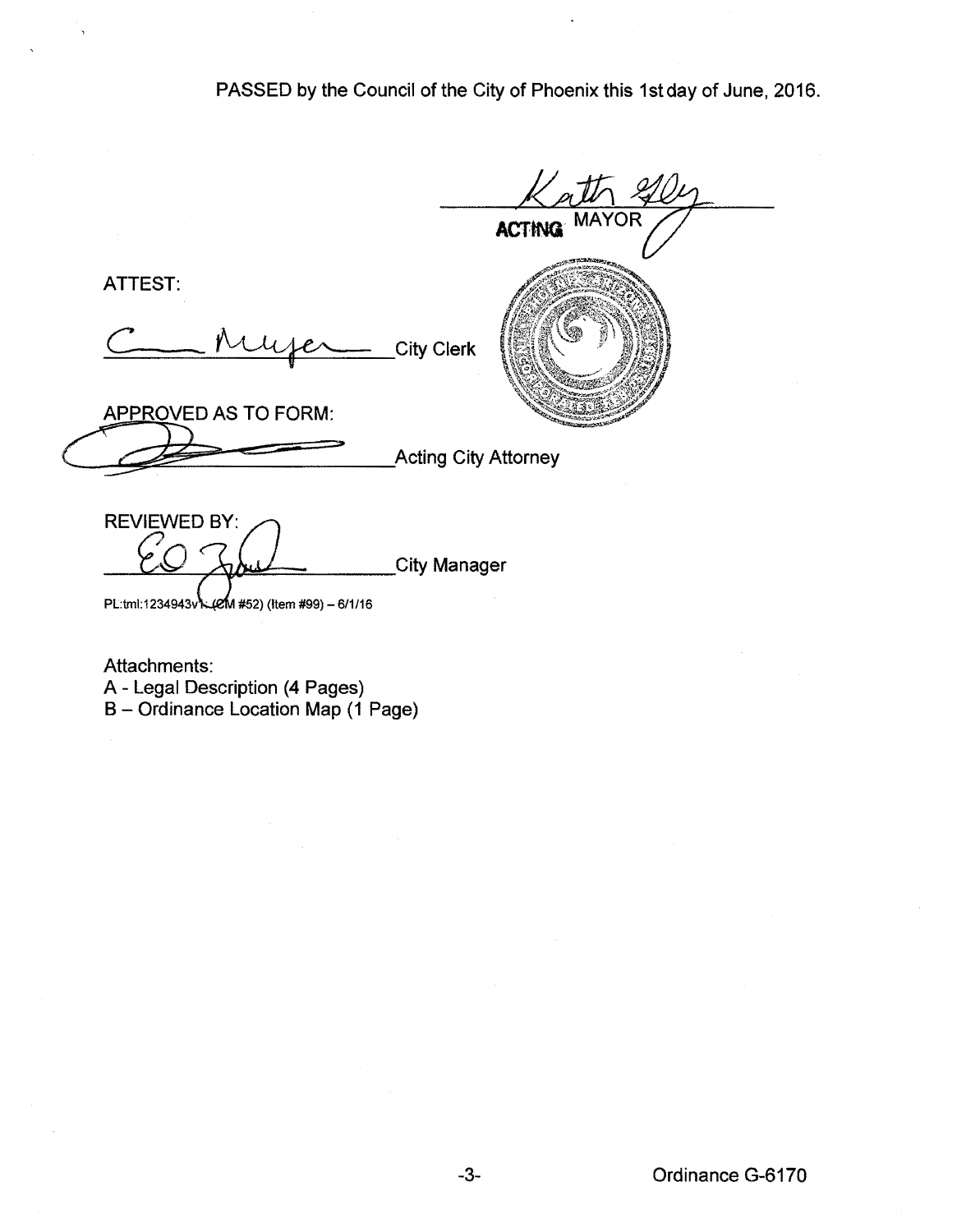## ATTACHMENT A

## LEGAL DESCRIPTION FOR Z-59-13-1

METROCENTER PARCELS FOR REZONING APN'S 149-16-001A, 0018, 001C,001D,002A,0028, *002C,002E, 002G* 005,083C, 083D, 083E, 084B, 085, 086A, 389, 401, & 412

PARCEL NO. 1:

A parcel of land located in the East half of Section 26, Township 3 North, Range 2 East of the Gila and Salt River Base and Meridian, Maricopa County, Arizona, being more particularly described as follows:

- BEGINNING at the intersection of Metro Park way East and 29th Avenue as shown on the Plat Map of Dedication for Metrocenter, recorded in Book 163 of Maps, Page 37, records of Maricopa County, Arizona, said Point of Beginning being the beginning of a curve the center of which bears North 9 degrees 2 minutes 10 seconds West 1187.50;
- THENCE Westerly along the centerline of said Metro Parkway East and the arc of said curve through a central angle of 5 degrees 10 minutes 9 seconds an arc length of 107.14 feet;
- THENCE South 9 degrees 53 minutes 1 seconds East 119.79 feet to the North line of the South 81 feet of Tract 8 of said Plat Map of Dedication for Metrocenter;
- THENCE South 78degrees 10 minutes 10 seconds West 295.60 feet along said South line;
- THENCE South 88 degrees 44 minutes 30 seconds West 137.29 feet to the North line of the South 96 feet of said Tract 8;
- THENCE South 89 degrees 22 minutes 00 seconds West 568.43 feet along said North line;
- THENCE North 45 degrees 00 minutes 00 seconds West 99. 73 feet to the centerline of Mission Lane as shown on said Plat Map of Dedication; THENCE South 45 degrees 03 minutes 13 seconds West 30.19 feet along said centerline to its intersection with the centerline of 31st Avenue as

shown on said Plat Map of Dedication being the beginning of a non-tangent curve the center of which bears North 45 degrees 19 minutes

- 46 seconds 1282.00 feet;
- THENCE Northerly along the centerline of said 31st Avenue and the arc of said curve through a central angle of 11 degrees 40 minutes 47 seconds an arc length of 261.34 feet to the beginning of a compound curve having a radius of 1902.00 feet;
- THENCE Northerly along the centerline of said 31st Avenue and the arc of said curve through a central angle of 24 degrees 30 minutes 00 seconds an arc length of 813.31 feet to the beginning of a compound curve having a radius of 5188.71 feet;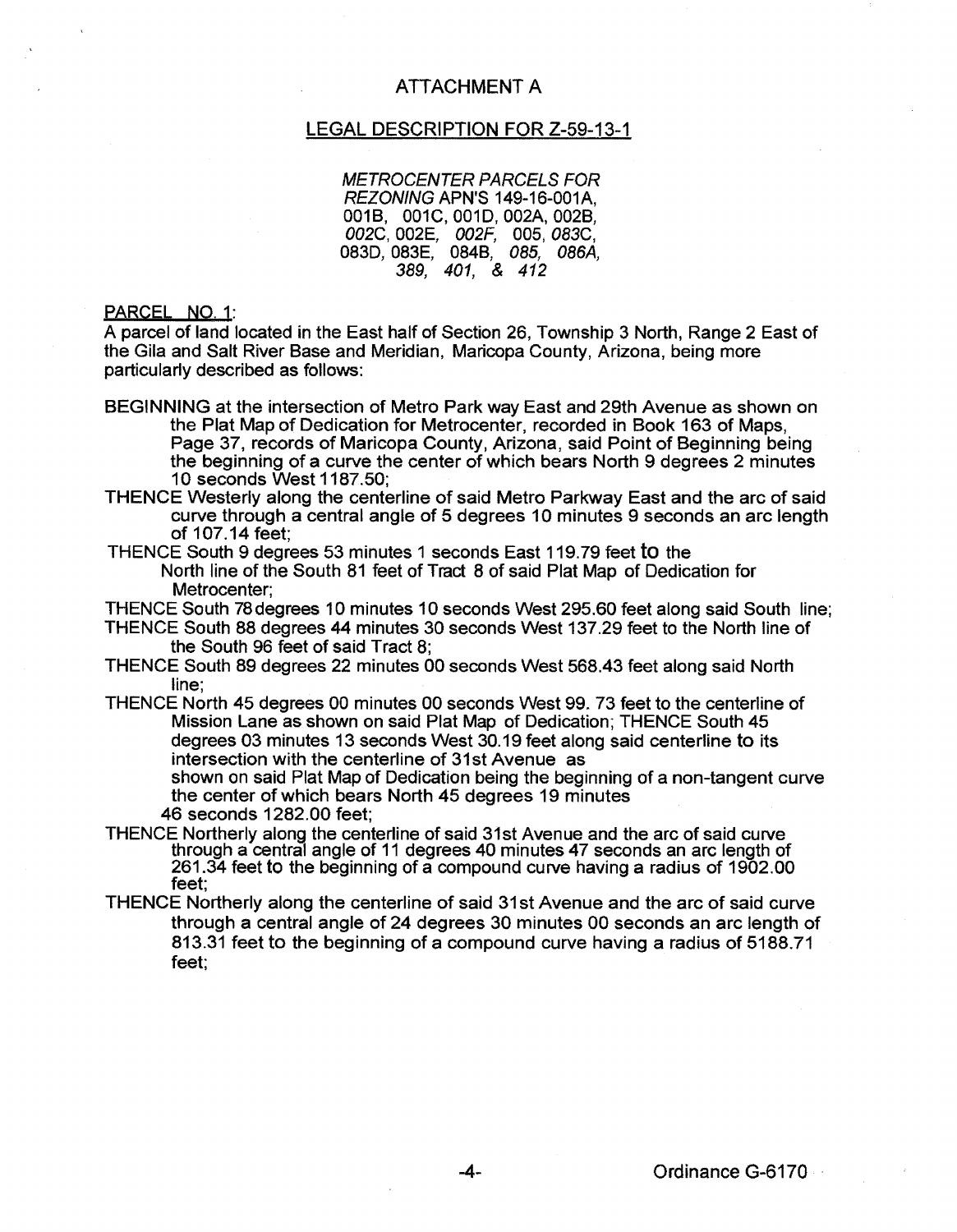- THENCE Northerly along the centerline of said 31st Avenue and the arc of said curve through a central angle of 8 degrees 33 minutes 22 seconds an arc length of 774.84 feet;
- THENCE North 1 degree 50 minutes 00 seconds East 34.90 feet along the centerline of said 31st Avenue to its intersection with the centerline of Cheryl Drive as shown on said Plat Map of Dedication and the beginning of a non-tangent curve the center of which bears North 22 degrees 03 minutes 43 seconds East 550.00 feet;
- THENCE Easterly along the centerline of said Cheryl Drive and the arc of said curve through a central angle of 22 degrees 1 minute 22 seconds an arc length of 211.40 feet;
- THENCE South 89 degrees 59 minutes 18 seconds East 48.59 feet along said centerline to the beginning of a non-tangent curve the center of which bears South 89 degrees 59 minutes 37 seconds East 4932. 71 feet; THENCE Southerly along the arc of said curve through a central angle of 2 degrees 12 minutes 43 seconds an arc length of 190.43 feet;
- THENCE North 87 degrees 47 minutes 40 seconds East 267.50 feet to the centerline of Metro Parkway West as shown on said Plat Map of Dedication and the beginning of a non-tangent curve the center of which bears North

87 degrees 47 minutes 40 seconds East 4665.21 feet;

- THENCE Northerly along said centerline and the arc of said curve through a central angle of 2 degrees 12 minutes 42 seconds an arc length of 180.08 feet to its intersection with the centerline of said Cheryl Drive;
- THENCE continuing along the centerline of said Metro Parkway West and along the arc of said curve through a central angle of 8 degrees 30

minutes 00 seconds an arc length of 692.10 feet to the beginning of a

compound curve having a radius of 1378.50 feet;

- THENCE Northerly along said centerline and along the arc of said compound curve through a central angle of 17 degrees 14 minutes 57 seconds an arc length of 415.00 feet;
- THENCE South 54 degrees 18 minutes 30 seconds East 301.13 feet to the beginning of a non-tangent curve to the right the center of which bears South 44 degrees 57 minutes 54 seconds East 675.00 feet;
- THENCE Easterly along the arc of said curve through a central angle of 34 degrees 58 minutes 17 seconds an arc length of 412.00 feet to the beginning of a compound curve having a radius of 1104.00 feet;
- THENCE Easterly along the arc of said curve through a central angle of 7 degrees 15 minutes 30 seconds an arc length of 139.86 feet;
- THENCE North 6 degrees 51 minutes 19 seconds West 410.01 feet to the beginning of a curve to the left having a radius of 22.00 feet;
- THENCE Northwesterly along the arc of said curve through a central angle of 89 degrees 27 minutes 45 seconds an arc length of 34.35feet;
- THENCE North 6 degrees 19 minutes 13 seconds West 43.50 feet to the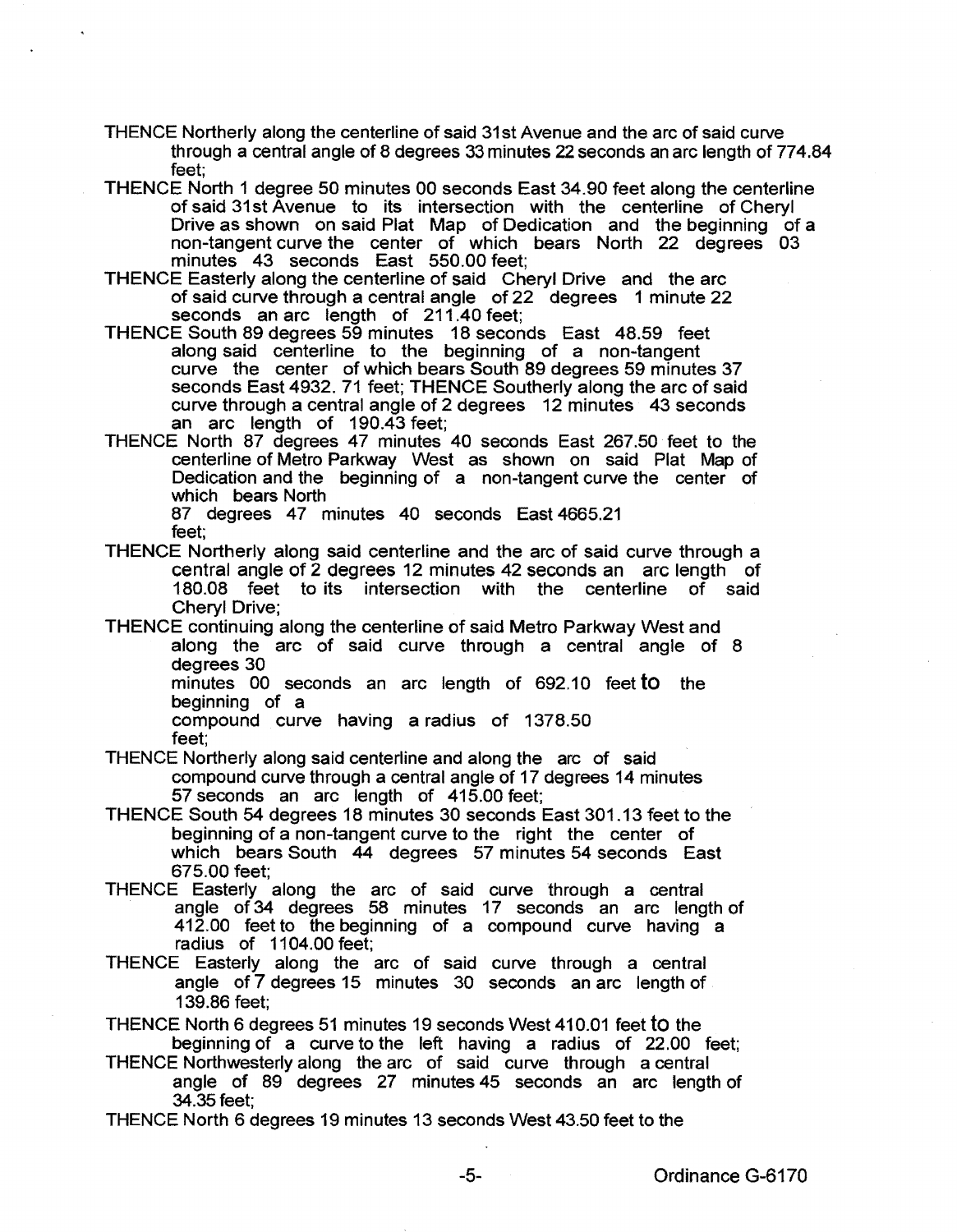centerline of Metro Parkway East and the beginning of a nontangent curve the center of which bears South 6 degrees 19 minutes 13 seconds East 1187.50 feet;

- THENCE Easterly along said centerline and the arc of said curve through a central angle of 5 degrees 34 minutes 40 seconds an arc length of 115.60 feet;
- THENCE South 0 degrees 44 minutes 33 seconds East 43.50 feet to the beginning of a non-tangent curve the center of which bears South 0 degrees 44 minutes 33 seconds East 22.00 feet;
- THENCE Southwesterly along the arc of said curve through a central angle of 96 degrees 6 minutes 46 seconds an arc length of 36.90 feet;
- THENCE South 6 degrees 51 minutes 19 seconds East 558. 77 feet to the beginning of a curve to the left having a radius of 24.50 feet;
- THENCE Southeasterly along the arc of said curve through a central angle of 79 degrees 52 minutes 57 seconds an arc length of 34.16 feet to the beginning of a reverse curve having a radius of 936.50 feet;
- THENCE Easterly along the arc of said curve through a central angle of 6 degrees 44 minutes 39 seconds an arc length of 110.23 feet to the beginning of a compound curve having a radius of 507.50 feet;
- THENCE Southeasterly along the arc of said curve through a central angle of 10 degrees 27 minutes 42 seconds an arc length of 92.66 feet;

THENCE North 6 degrees 51 minutes 20 seconds West 284.01 feet; THENCE South 63 degrees 51 minutes 19 seconds East 236.27 feet; THENCE South 26 degrees 8 minutes 41 seconds West 44.33 feet; THENCE South 63 degrees 51 minutes 19 seconds East 112.14 feet; THENCE South 51 degrees 22 minutes 12 seconds East 115.98 feet; THENCE South 55 degrees 44 minutes 19 seconds West 217.16 feet to the

beginning of a non-tangent curve the center of which bears South 43 degrees 16 minutes 46 seconds West 507.50 feet;

THENCE Southeasterly along the arc of said curve through a central angle of 13 degrees 43 minutes 37 seconds an arc length of 121.59 feet to the beginning of a compound curve having a radius of

- 1127.50 feet;
- THENCE Southeasterly along the arc of said curve through a central angle of 7 degrees 31 minutes 27 seconds an arc length of 148.06 feet to the beginning of a reverse curve having a radius of 24.50 feet;
- THENCE Southeasterly along the arc of said curve through a central angle of 83 degrees 26 minutes 57 seconds an arc length of 35.68 feet;
- THENCE North 71 degrees 4 minutes 53 seconds East 335. 72feet to the centerline of Metro Parkway East as shown on said Plat Map of Dedication and the beginning of a non-tangent curve the center of which bears South 81 degrees 41 minutes 12 seconds West 4665.21 feet;
- THENCE Southerly along said centerline and the arc of said curve through a central angle of 0 degrees 55 minutes 49 seconds an arc length of 75.75 feet;

THENCE South 75 degrees 47 minutes 46 seconds West 521.33 feet,·

THENCE South 45 degrees 0 minutes 23 seconds West 386.00 feet;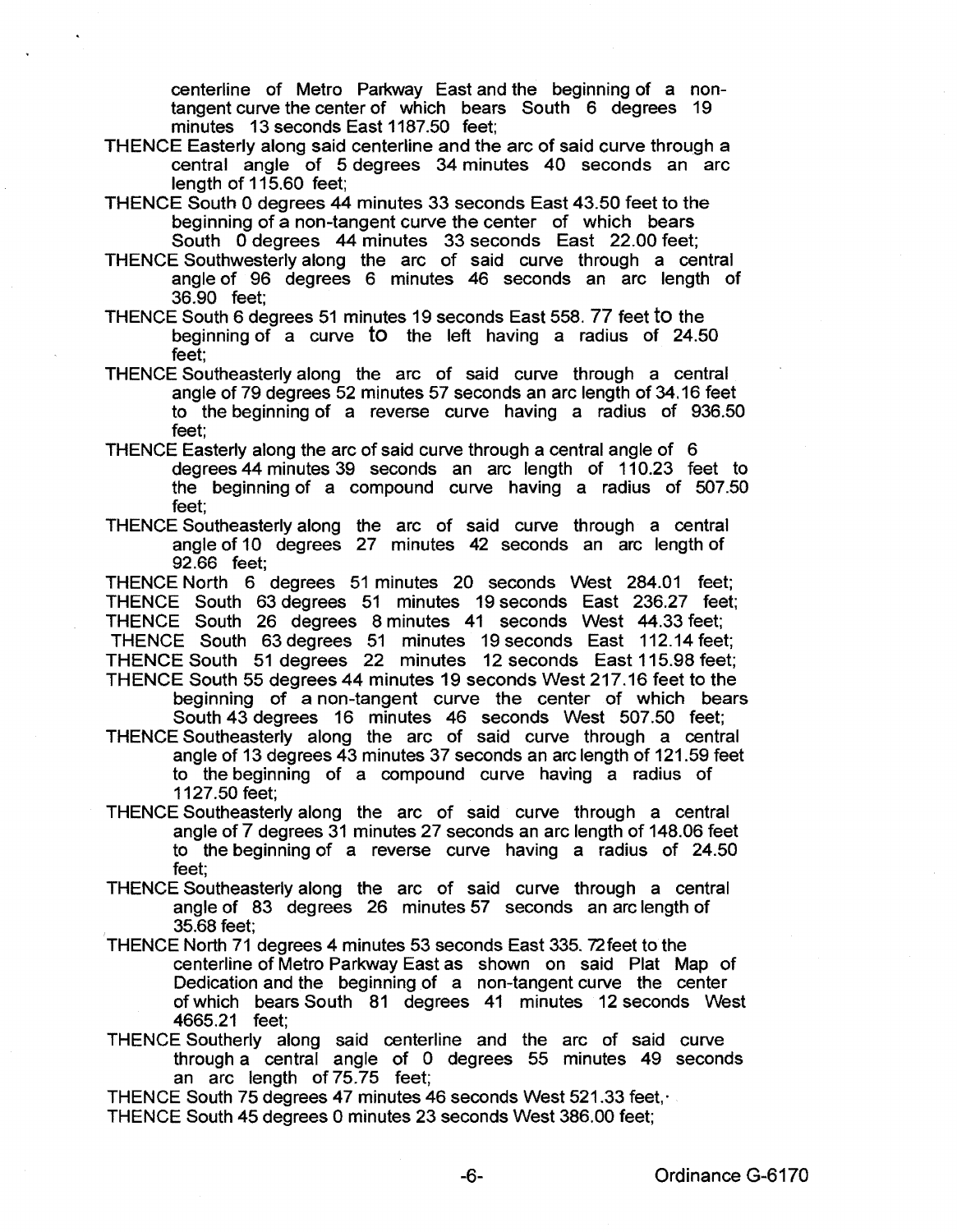THENCE South 0 degrees 0 minutes 23 seconds West 70.00 feet; THENCE South 44 degrees 59 minutes 37 seconds East 35.00 feet; THENCE South 45 degrees 0 minutes 23 seconds West 172.00 feet;

THENCE South 0 degrees 0 minutes 23 seconds West 46.07 feet;

THENCE South 44 degrees 59 minutes 37 seconds East 236.82 feet;

THENCE South 89 degrees 59 minutes 37 seconds East 46.07 feet; THENCE North 45 degrees 00 minutes 23 seconds East 20.00 feet; THENCE South 44 degrees 59 minutes 37 seconds East 15.00 feet;

THENCE North 45 degrees 0 minutes 23 seconds East 44.15 feet; THENCE South 84 degrees 40 minutes 26 seconds East 640.21 feet to the

centerline of Metro Parkway East as shown on said Plat Map of Dedication and the beginning of a non-tangent curve the center of which bears North 86 degrees 51 minutes 19 seconds West 4665.21 feet;

THENCE Northerly along said centerline and the arc of said curve through a central angle of 6 degrees 31 minutes 41 seconds an arc length of 531 . 54 feet;

THENCE South 90 degrees 0 minutes 0 seconds East 274.44 feet to the Westerly right of way line of Interstate 17;

THENCE South 0 degrees 16 minutes 25 seconds West 496.01 feet along aid Westerly right of way line;

THENCE South 2 degrees 20 minutes 00 seconds West 1013.59 feet along said Westerly right of way line;

THENCE South 3 degrees 32 minutes 36 seconds West 292.54 feet along said Westerly right of way line to the North line of property owned by Flood Control District of Maricopa County described in Judgment recorded as document number 1989- 0074536, records of Maricopa County, Arizona; THENCE South 78 degrees 10 minutes 10 seconds West 454.10 feet along said North line;

THENCE North 13 degrees 42 minutes 20 seconds West 30.03 feet to the

> Northeast corner of property deeded to Flood Control District of Maricopa County in Warranty Deed recorded as docket 13193, Page 1502, records of Maricopa County, Arizona;

THENCE along the Northerly line of said deeded property the following 6 courses and distances;

THENCE South 78 degrees 10 minutes 10 seconds West 60.00 feet; THENCE South 11 degrees 49 minutes 50 seconds East 20.00 feet; THENCE South 78 degrees 10 minutes 10 seconds West 260.00 feet; THENCE South 89 degrees 47 minutes 45 seconds West 101.73 feet; THENCE North 9 degrees 1 minute 53 seconds West 54.56 feet; THENCE South 78 degrees 10 minutes 10 seconds West 107.62 feet to the

centerline of 29th A venue as shown on said Plat Map of Dedication; THENCE North 9 degrees 1 minute 53 seconds West 69.75 feet along said centerline to the POINT OF BEGINNING.

Comprising 128.203 acres more or less, subject to all easements of record.

PARCEL NO. 2:

Lot 5, FINAL PLAT OF PREMIER METRO 2011, recorded in Book 1095 of Maps, Page 27, records of Maricopa County, Arizona.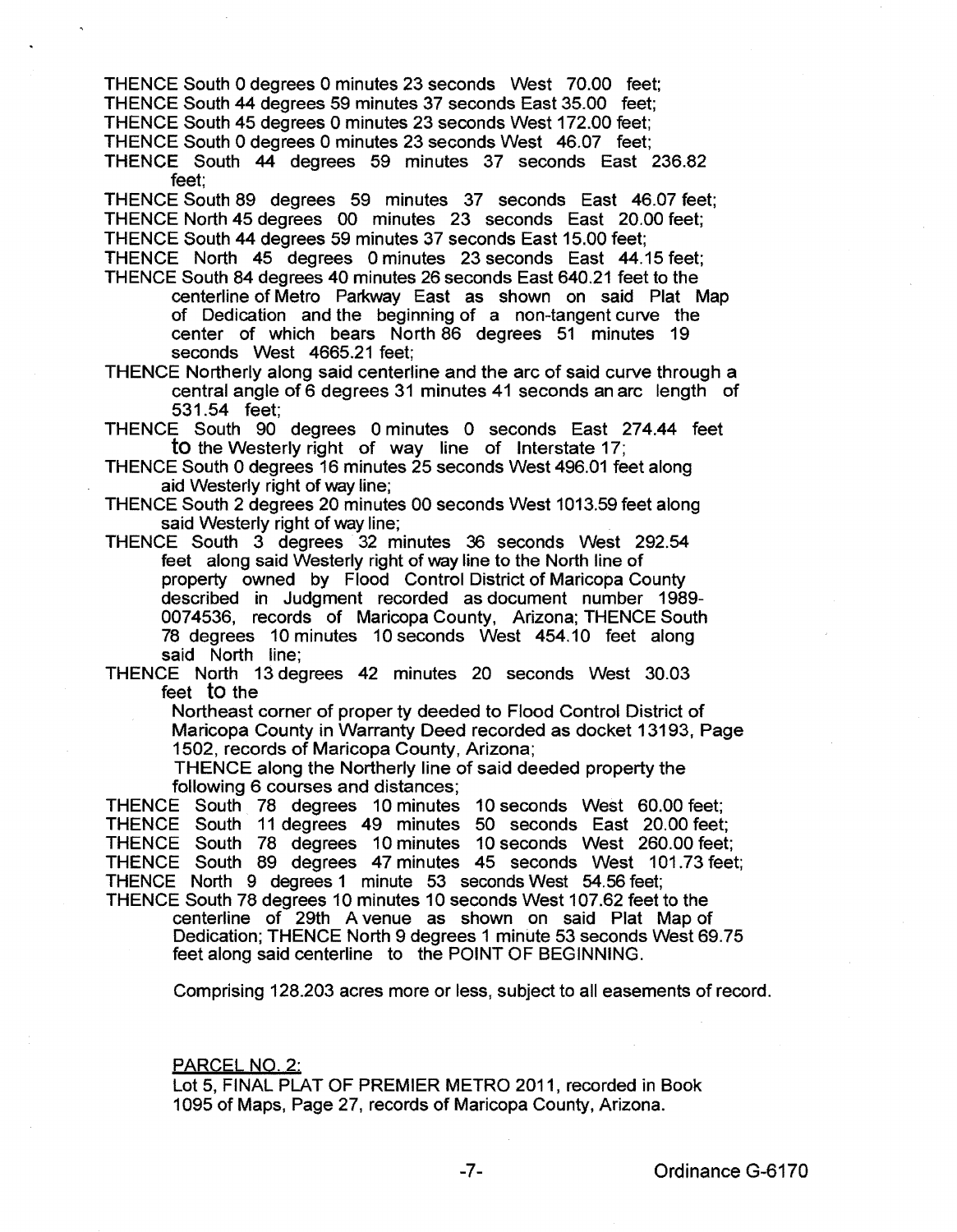Comprising 0.010 acres more or less, subject to all easements of record.